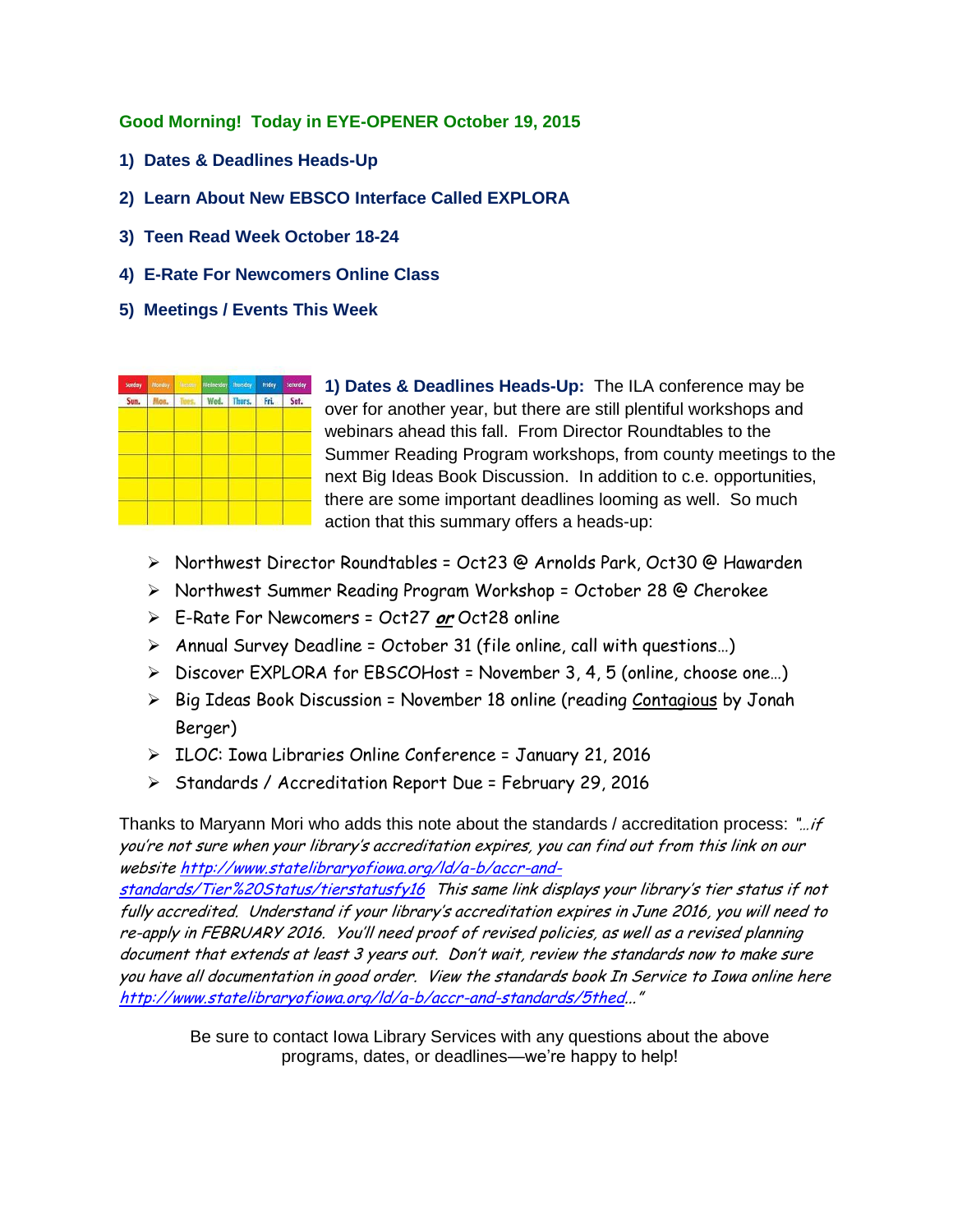

**2) Learn About New EBSCO Interface Called EXPLORA:** There's a new EBSCO interface in town and it's called **EXPLORA**. In fact, there are several **EXPLORA** interfaces for different age groups: one for elementary grades, one for secondary grades, as well as an all-purpose one for public

libraries. Essentially, **EXPLORA** presents fresh and colorful search screens, picture-driven, topic-driven, all much more appealing and intuitive.

Jay Peterson has arranged a webinar to acquaint Iowa library staff with the new look. Lisa Dennis, a national trainer for the EBSCOhost corporation, will present the webinar. From the c.e. catalog: "…**EXPLORA** supports student research of all ages with rich, reliable, content and easy-to-use functionality designed to meet the unique needs of its users. This product replaces the student learning products in EBSCOhost such as Searchasarus…"

This webinar will cover:

- $\checkmark$  the search design of the new **EXPLORA** format
- $\checkmark$  the topic area searches for students
- $\checkmark$  a sample search using reading level limitations
- $\checkmark$  how using **EXPLORA** connects with information literacy for patrons of all ages

Register in the c.e. catalog<http://www.statelibraryofiowa.org/cgi-bin/cecat/index.cgi> and choose among 3 possibilities:

- $\checkmark$  November 3 from 1:00-2:00 PM
- $\checkmark$  November 4 from 9:00-10:00AM
- $\checkmark$  November 5 from 4:30-5:30 PM



**3) Teen Read Week October 18-24:** It's **Teen Read Week, giving libraries** nationwide have great options for teen programming. **Teen Read Week October 18-24,** is a national literacy project sponsored by the Young Adult Library Services Association (YALSA) of ALA.

The 2015 theme is **"Get Away @ Your Library."** This is your chance to spotlight all the resources and activities you provide for the teenage crowd. From the YALSA website: "…What is so great about this year's theme is that it is so versatile. '**Get Away'** can mean whatever you want it to mean. You can adapt your displays to fit your library collection, your interests , or the interests of your patrons. If your teens are realistic fiction fans,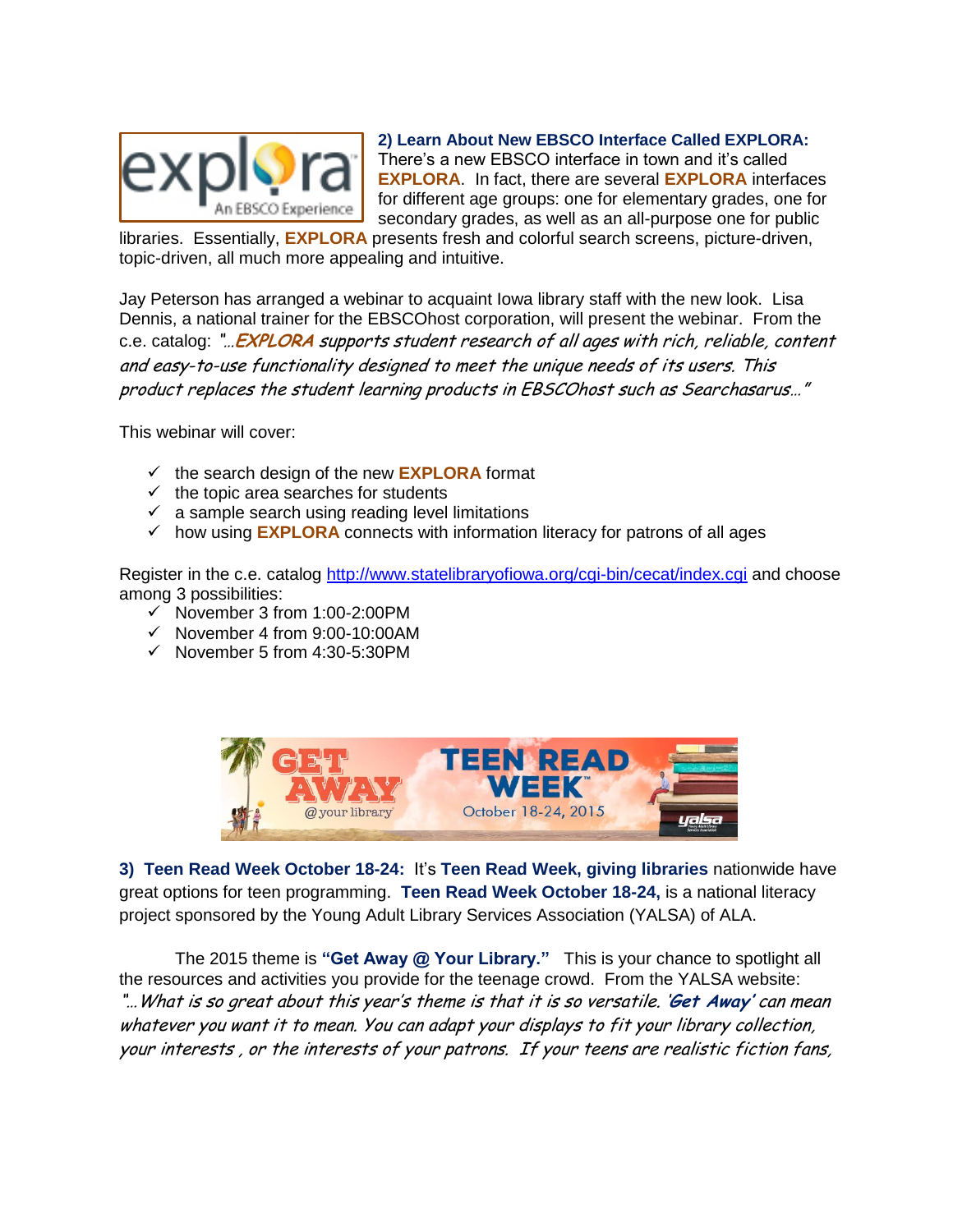go the travel route and highlight your collection of road trip titles. You can create a map display and emphasize books either set in the U.S. or in other countries…create map of the U.S. and display a title that takes place in each of the 50 states…lots of possibilities with this theme!..."

The YALSA website<http://teenreadweek.ning.com/> is a good spot to find promotional materials, with links to a Pinterist page and ALA online store merchandise.

What are your plans for **Teen Read Week @ Your Library?**



**4) E-Rate For Newcomers Online Class:** Coming up next week—October 27 and October 28—is an online class titled "E-Rate For Newcomers." From the c.e. catalog: "…*W*ould you like to save your library money on telecommunication costs this year? Would you like to save a large percentage of those bills by taking part in the E-Rate Program which helps libraries fund telecommunications? Most libraries in Iowa receive a discount off their telecommunication bills of 60% or higher. This online

session will focus on the basics of the E-Rate Program…filling out forms, general topic overview, and the overall process will be covered…"

Conducted by Jay Peterson and Pam Jacobs, this webinar is ideal for any library director or staffer who wants to know more about E-Rate. Worth 1 c.e. credit, choose from either October  $27<sup>th</sup>$  from 2:00-3:00PM or October 28<sup>th</sup> from 10:00-11:00AM. Register soon in the c.e. catalog <http://www.statelibraryofiowa.org/cgi-bin/cecat/>

**5) Meetings / Events This Week:** The second of three **Director Roundtables** in Northwest District happens this **Friday October 23** (9:30AM-12:30PM) with **Arnolds Park Public Library** hosting. This is a guided discussion, the topic is **Facilitating Feedback**. Still time to register in the c.e. catalog but hurry—space is limited and registration closes tomorrow…

Check out these national webinars below, find registration instructions here <http://www.statelibraryofiowa.org/ld/c-d/continuing-ed/other-conted>

**October 19.** 1:30-2:30PM. I**ntellectual Freedom** sponsored by Idaho Commission for Libraries <http://libraries.idaho.gov/page/info2go>

**October 20.** 1:00-2:00PM. **The Scoop on Series Nonfiction: More New Titles for Fall 2015** sponsored by Booklist <http://www.booklistonline.com/webinars>